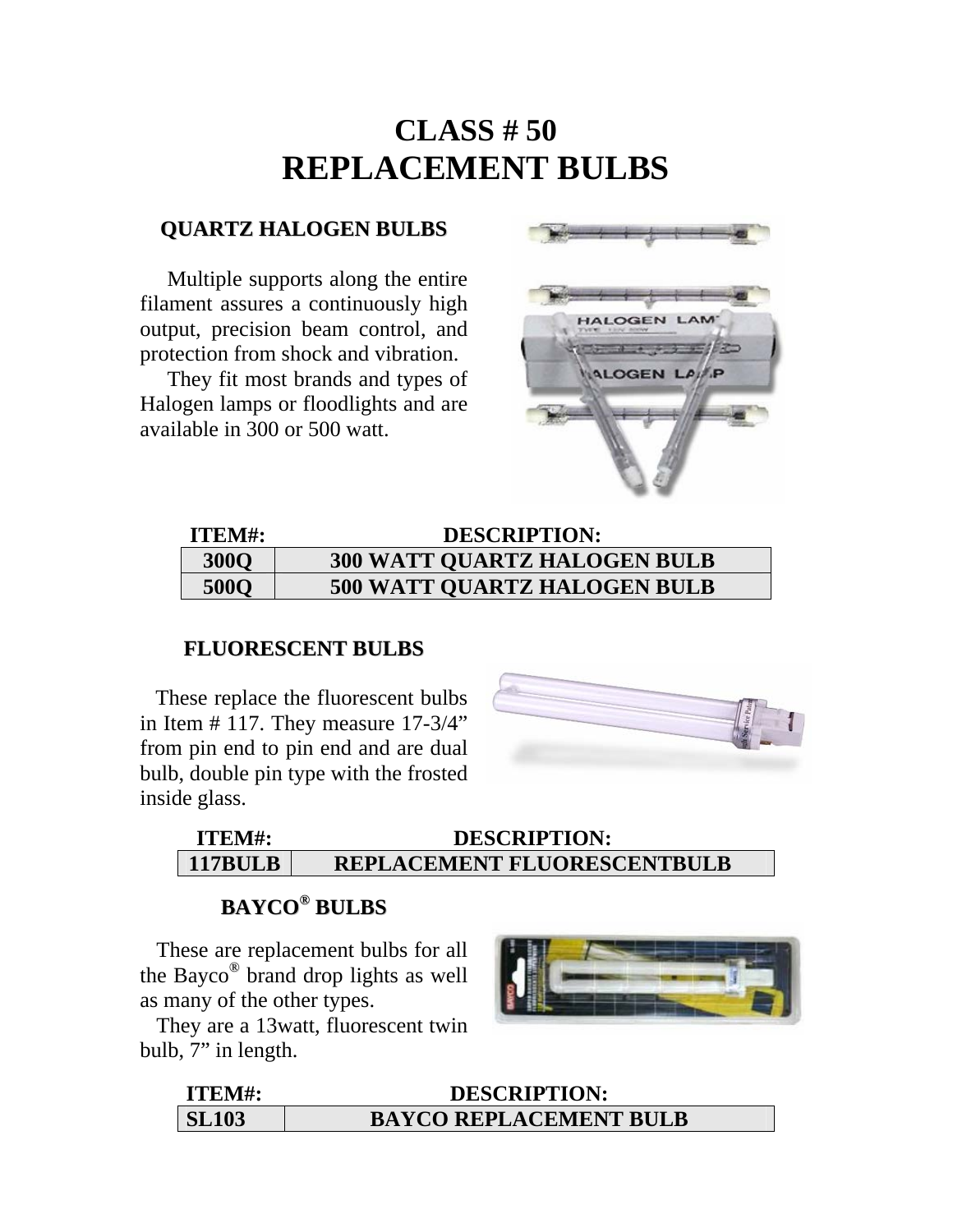# **CLASS # 50 SPECIALTY LIGHT BULBS**

**TOUGH SKIN LIGHT BULBS** Tough skin, or 'tough kote' light bulbs are shatter resistant because of the rubber coating on the outside.

> These are 75 watt bulbs, and the best available for protection against shattering. Great for use in all trouble lights outdoors or indoors in shops or garages or any high vibration areas. Priced individually. Import.

### **ITEM#: 792**

### These 50 watt, long life light bulbs are for 12 volt systems, such as RV's and boats.

 They feature the frosted inside and filament thickness and supports for a 'long life' rating.

Priced individually. Import.

## **ITEM#: 796**



**150 WATT FLOODLIGHT** These high quality floodlights are sealed against moisture for use inside or outside usage even in bad weather conditions.

> The unique shape provides greater perimeter coverage and they are 150 watts, making them super bright. Priced individually. Import.

> > **ITEM#: FL150**

## **12 VOLT / 50 WATT BULBS**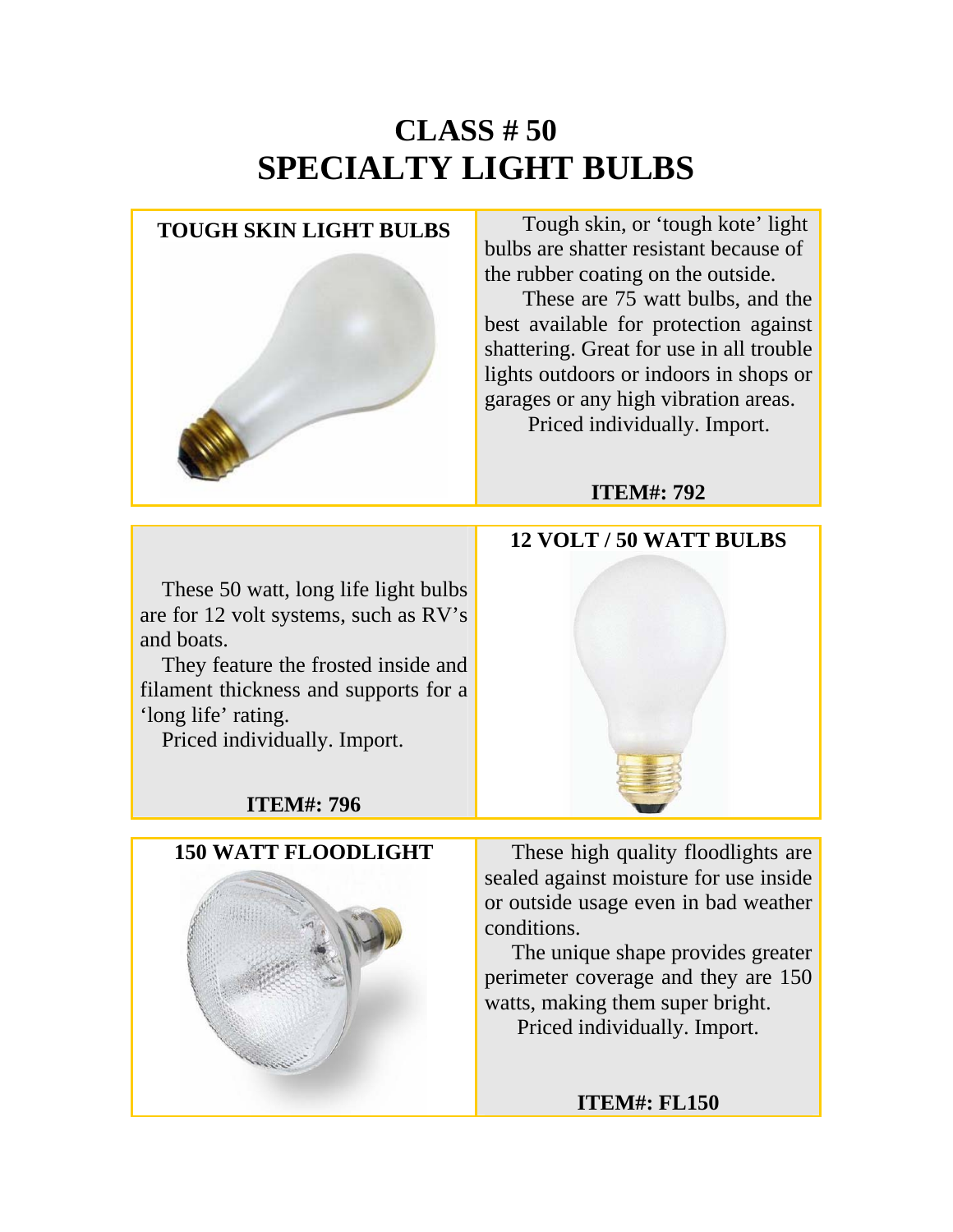# **CLASS # 50 ROUGH SERVICE LIGHT BULBS**

 They're called 'rough service' because they will take the abuse of being thrown around in trouble lights and machine tools. These are also 'long life' bulbs. Where most bulbs that carry a 'rough service' designation last 1,100 hours of burn time, these bulbs are guaranteed to last 3,000 hours and most will last up to 10,000 hours.

 These bulbs have triple thick filaments and instead of a filament support on each side, these have six filament supports. The outside is frosted with a medium A-19 base, and they re a standard 120 volt. These bulbs will outlast regular bulbs ten to one!! Ordinary rough service bulbs can cost up to \$3.00 and 'long life' bulbs can cost the same. These bulbs are the best combination of both. Must be sold in lots of 4 and there are 120 per case. IMPORTED



|     | ITEM#: WATT:    | <b>DESCRIPTION:</b>             |
|-----|-----------------|---------------------------------|
| 788 | <b>40 WATT</b>  | <b>ROUGH SERVICE LIGHT BULB</b> |
| 789 | 60 WATT         | ROUGH SERVICE LIGHT BULB        |
| 790 | <b>75 WATT</b>  | <b>ROUGH SERVICE LIGHT BULB</b> |
| 791 | <b>100 WATT</b> | <b>ROUGH SERVICE LIGHT BULB</b> |
| 793 | <b>150 WATT</b> | <b>ROUGH SERVICE LIGHT BULB</b> |